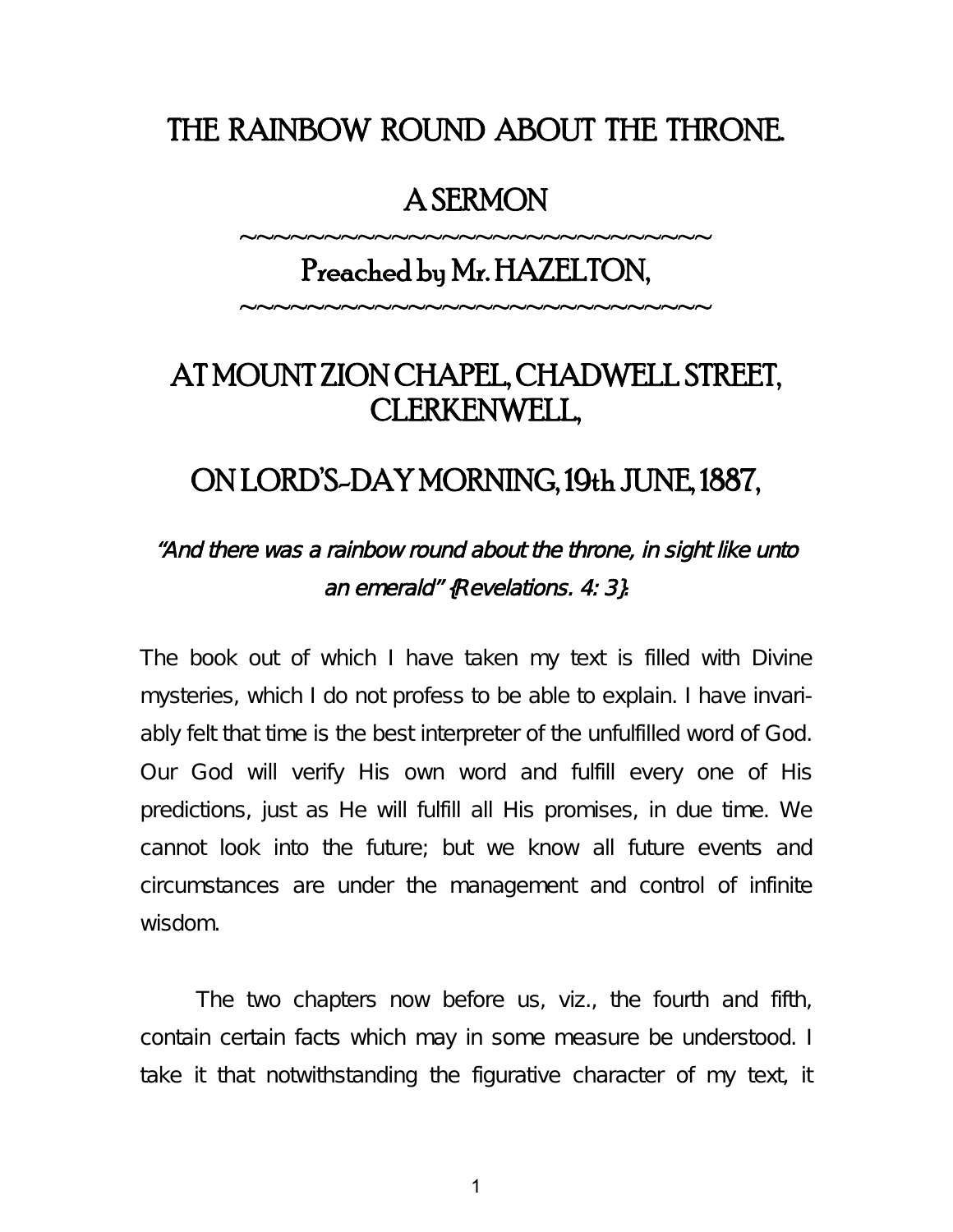symbolizes and expresses very beautifully and sweetly a great and precious gospel truth.

Let me first say, that I take it that the Being that John saw sitting upon the throne here, was not the Lord Jesus Christ, nor the Holy Spirit, but God the Father; for in the following chapter we are told that there was in the right hand of Him that sat on the throne a book written, and that eventually the Lamb went to Him and took the book out of His right hand, and that He proceeded to open the seals, and to make known its concealed contents, which were the eternal purposes and decrees of God.

Let us limit our attention for a few minutes to the words we have read, and take the text as it stands before us. We have the throne, and the how, and its position, and its appearance; and if we have time we may close with one or two remarks upon the subject.

In the first place, let me look for a few minutes at the throne indicated in our text. A door was opened in heaven, and a throne was set there, and one sat on the throne. I love the idea of a Divine throne, and I desire to carry that idea with me everywhere. I cannot afford as a poor, trembling, and exposed creature, to lose sight of the fact that my God is on the throne. I was observing that such is our state and condition here that we cannot afford to lose sight of the fact that our God reigns. He holds the reins Himself, and has held them for 6000 years or thereabouts; and if the world should stand 6000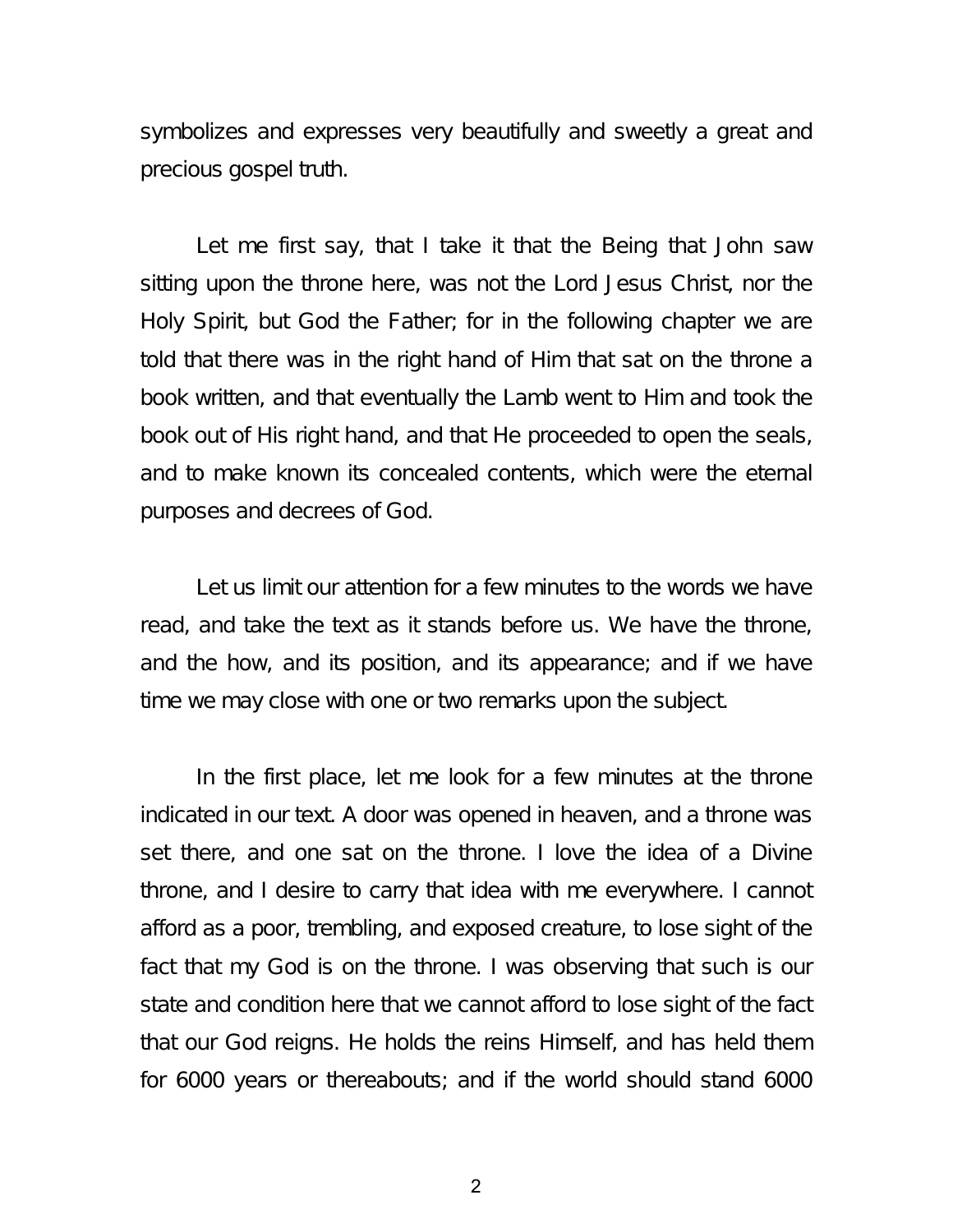years longer, He will be found in the same position, reigning over all. Our God is interested in the preservation of the world; and especially so, in the preservation of His church on the earth. He is more deeply interested than I can describe to you, in every event that occurs, and in every circumstance that attends His people and His creatures generally. God's eye is everywhere ; and so is His power, which is omnipotent; and we have to do with this great and glorious Being, who is our covenant God, seated upon His own throne, managing the affairs of the universe, and accomplishing the deep laid purposes of His will.

Observe, in the first place, that God's reign is absolutely necessary. Imagine that our God suspended or withheld Divine influences from the world for an hour, or that He withheld the Holy Spirit and the power of His grace from His church on the earth for an hour! If God absented Himself from His church, would not hell rush into it; and if He absented Himself from the world, or withdrew His influence and suspended His government of it, would not disorder, confusion, uproar, death and destruction everywhere prevail. If our God simply raises His hand, or gives an enemy a little more rein than usual, what terribly destructive work goes on and prevails! I cannot describe the nature, properties, and power of sin. It has disorganized and deranged everything, and infused the most diabolical spirit into the human heart; and if God did not restrain its power and operations, the world would become an Aceldama. As it is, there is much confusion and destruction continually raging; but God keeps His eye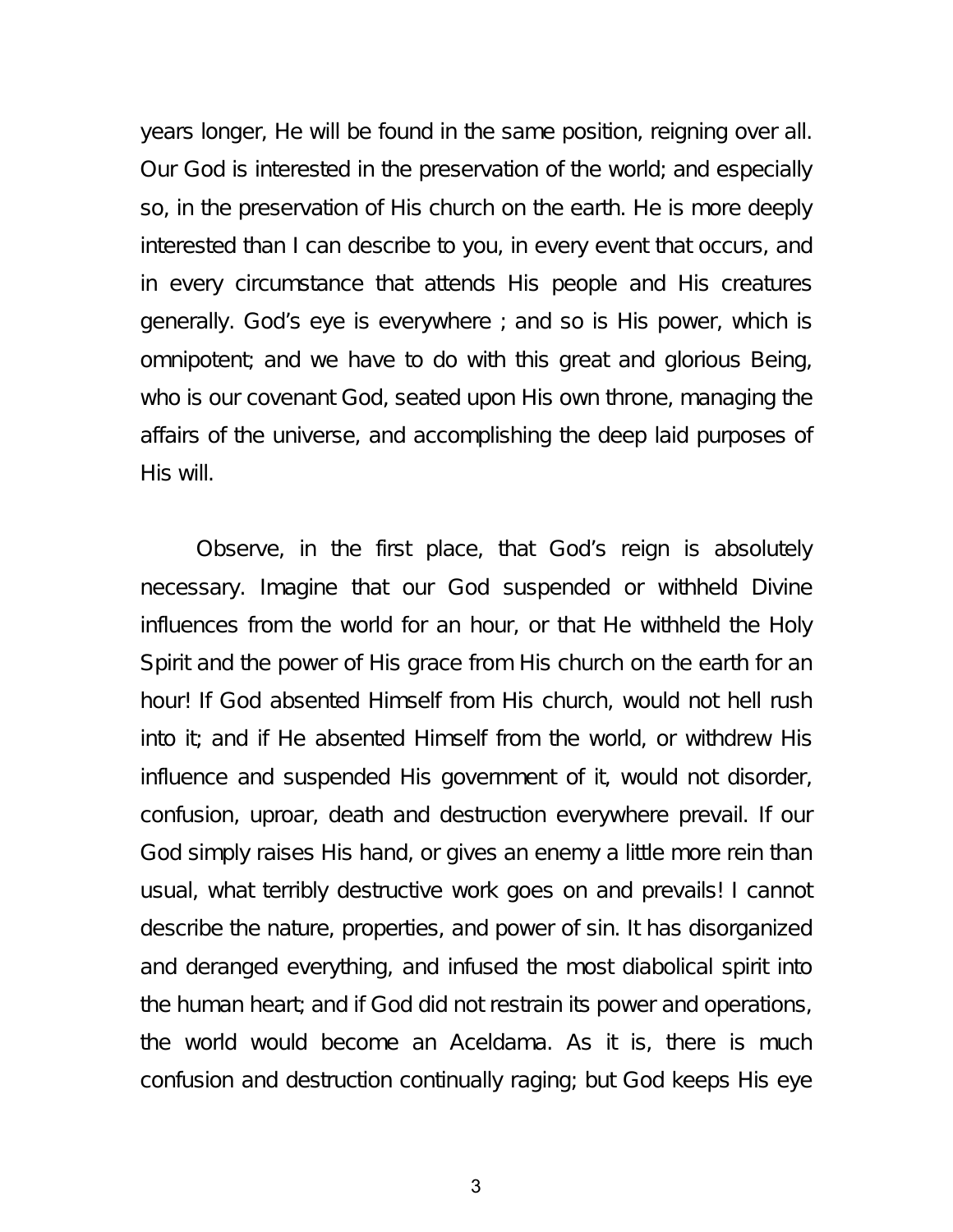upon every movement, and never loses sight of one fiend, "Fiend, sir." Yes, fiends; call them evil spirits if you will, God never ceases to watch the enemy, nor the motions of enmity in the hearts of creatures, and,

#### "His eternal thought moves on, His undisturbed affairs."

His moral government is absolutely necessary. God is a moral Governor, and will never cease to be so; and He is perfect in this respect. Looking at His moral government in connection with the mediation of your dear Lord, we have a very vivid representation of its immutability, spirituality, and infinite depth; and also of the fact, that God as the Divine Lawgiver cannot change. We live in a very evil day, as to the atonement of Christ. It is ignored, cast down, trampled upon; and some professors are so profoundly wicked, that they can and do sneer at the idea and fact of an atonement for sin by the shedding of the blood of Immanuel. Our God is a righteous Ruler, and will uphold and honor His moral glory, in spite of all the powers of darkness; therefore He would not and could not take sinners to heaven apart from the mediation of His Son. If you desire to see the moral grandeur of God, and the extent and power of His law, go to Gethsemane and to Calvary, and read the fact that the justice of God is inflexible and unchangeable in a suffering Christ, in the garden and on the cross. He that sweat great drops of blood was God incarnate; and what fell upon Him then, you and I shall never fully know, for it can never be measured. It was the wrath of God, and the punishment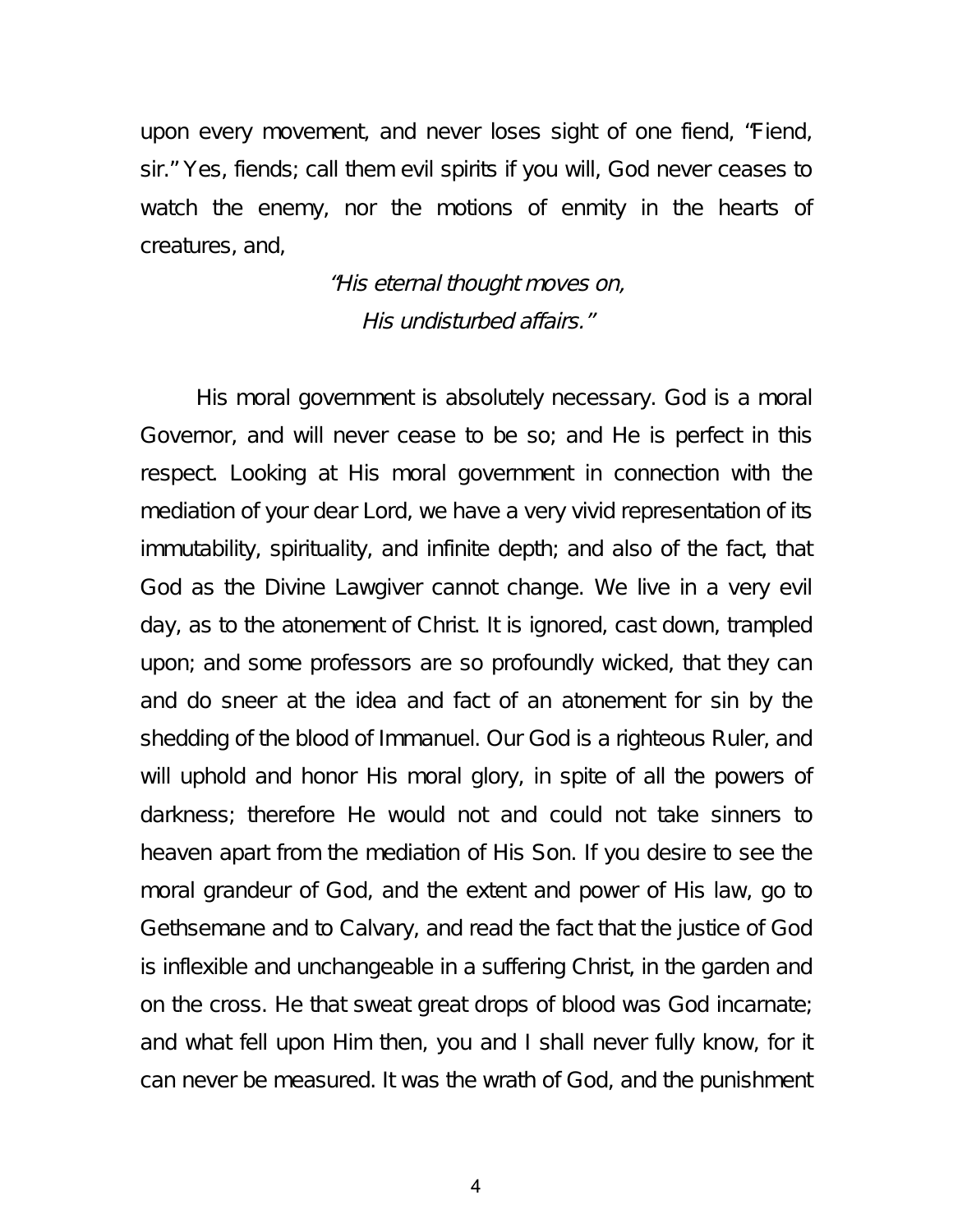due to sin inflicted by His insulted justice. The bitter cup that was pressed to His lips was mixed by God, who was angry with sin, but who loved the sinner, and who because He could not otherwise consistently with Himself, save sinners, sent His Son and smote Him. Jesus fell beneath the weight of our guilt, and emptied the cup of wrath Divine, Yes, the moral government of our God is a fact.

Look at God's government in providence, and rejoice in the fact that He reigns everywhere; therefore,

#### "My life's minutest circumstance Is subject to His eye."

Five sparrows are so insignificant that they are sold for two farthings, yet one of them cannot fall to the ground without our heavenly Father. "Some people," it was said the other day sneeringly, "believe that everything is arranged by God, and falls somewhere under the appointments of Jehovah." I am one of the men who believe in this; our God presides over the whole system of providence, over all risings and fallings, over all that is straight, and all that is crooked; over all that is pleasant, and all that is painful; over all that lasts a few weeks or months, and all that suddenly occurs and rapidly passes away. All is managed and controlled by Him who sits upon the throne, which was and is surrounded by the rainbow. A throne was set in heaven, and one sat upon the throne. Watch the operations of providence, and do not forget that the hand of God is always connected with them all. Chance and fortune have no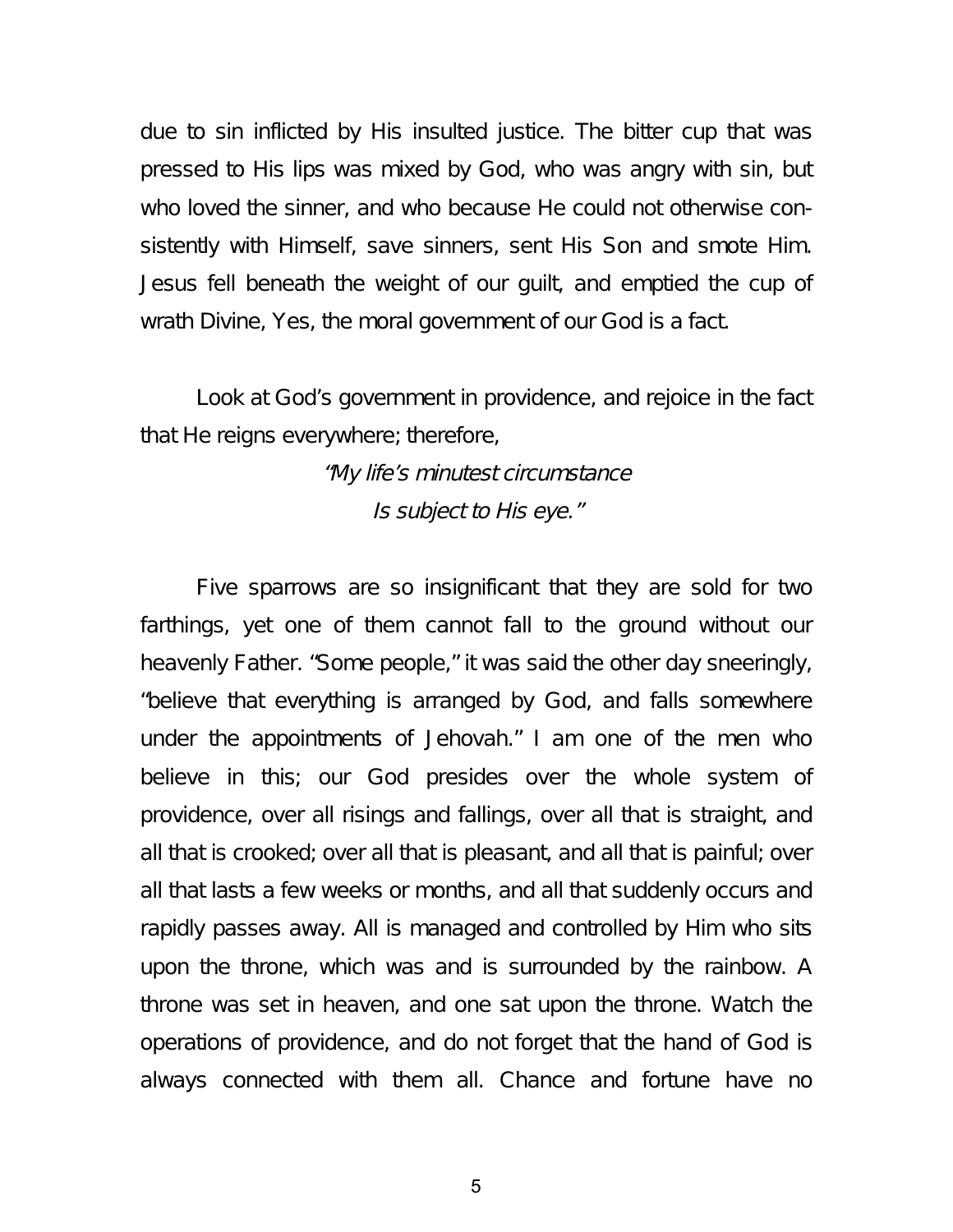existence anywhere in Divine providence. Our God's great mind superintends the whole, and His skillfully working hand manages and overrules all from first to last. All would otherwise be disorder and confusion. I repeat what I have often said, there would be no orderly or blessed connection between one day and another, and no consecutive and important connection between one event and another, if God Himself did not preside over the whole system. The great wheel of Divine providence has a ring so high that it is dreadful, and it is full of eyes, for there is no ignorance whatever connected with this work of God, who turns and guides the whole. He never allows another hand to hold the helm, or to direct a single motion. Our God is supreme, and will be everywhere and do what He pleases, and being everywhere and doing what He pleases; He is accomplishing the purposes of His will, and is saving sinners like you and me. God's providential reign is necessary.

But what shall we say about His spiritual reign? What is the character of the throne He sits upon? It is a throne, denoting the fact that His authority is supreme, and that He will never surrender it to another; but it is a throne of grace, as well as a throne of government. Let us come boldly to it, that we may obtain mercy and find grace to help in time of need. If God in one respect, sits on that throne, and manages the affairs of all worlds, in another respect, there flows perpetually from His heart a river of water of life which indicates the riches of His saving grace. Bless our God, His throne is approachable. John was not far from it, the twenty-four elders and the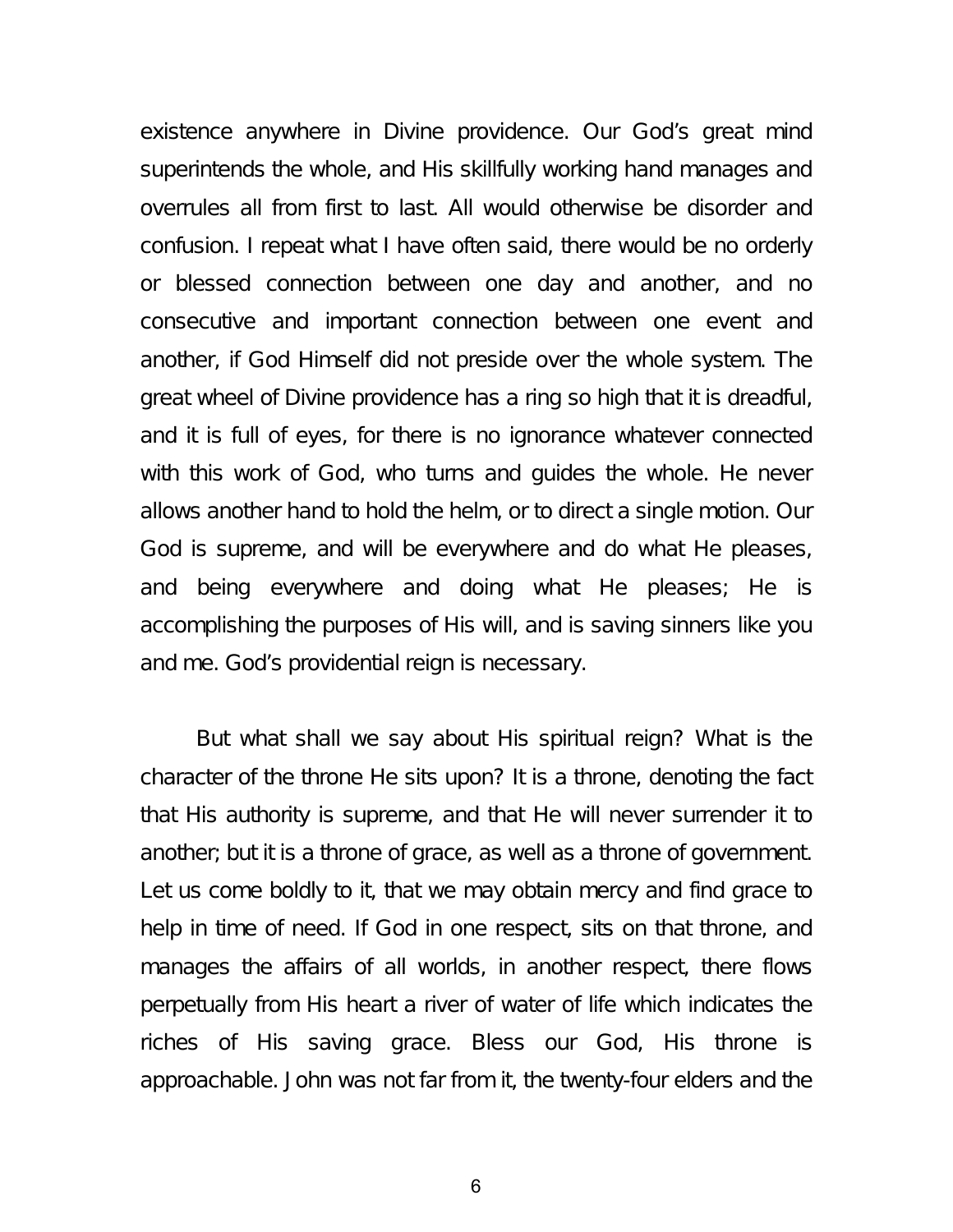four beasts were near to it. By the four-and-twenty elders I understand the heads or representatives of the whole church of God under the Old Testament and the New. They are near the throne, for God is approachable, and the rainbow of the covenant is perpetually visible. They are worshippers, hence they have harps, and golden vials full of odors, which are the prayers of the saints. Sometimes they pour out their hearts in prayer before God, for their souls swell and contract and they are burdened and distressed; and sometimes they are greatly favored, and having harps they sing the worthy praises of God and the Lamb. Thus our life is made up of prayer and praise, sorrow and joy, pain and pleasure, nights and days. Let us pray in the night, and not be cast down; and we will sing in the day when the Sun of Righteousness shines. Let us bless our God for any measure of joy, and when it is His pleasure to bring events to pass so as to fill us with sorrow and pain, may it be ours to look at the covenant bow, and accept His will as Divinely good. A throne is set in heaven, for God's reign is necessary. His reign is also internal and experimental for God dwells in the heart. It is our mercy, my brethren, that He reigns over every heart, if He does not reign in everyone in an experimental and spiritual manner. There is, therefore, no heart in this world that can do what it would. The heart of the wicked, the heart of Popery, the heart of Mahommedanism, and the hearts of Satan and his angels, are all under the reign of our God, who checks and restrains them as He pleases; but He reigns in a special, saving, and spiritual manner in the hearts of His dear people. And is it not sweet, precious and fertilizing to feel the reign of God's grace ? Time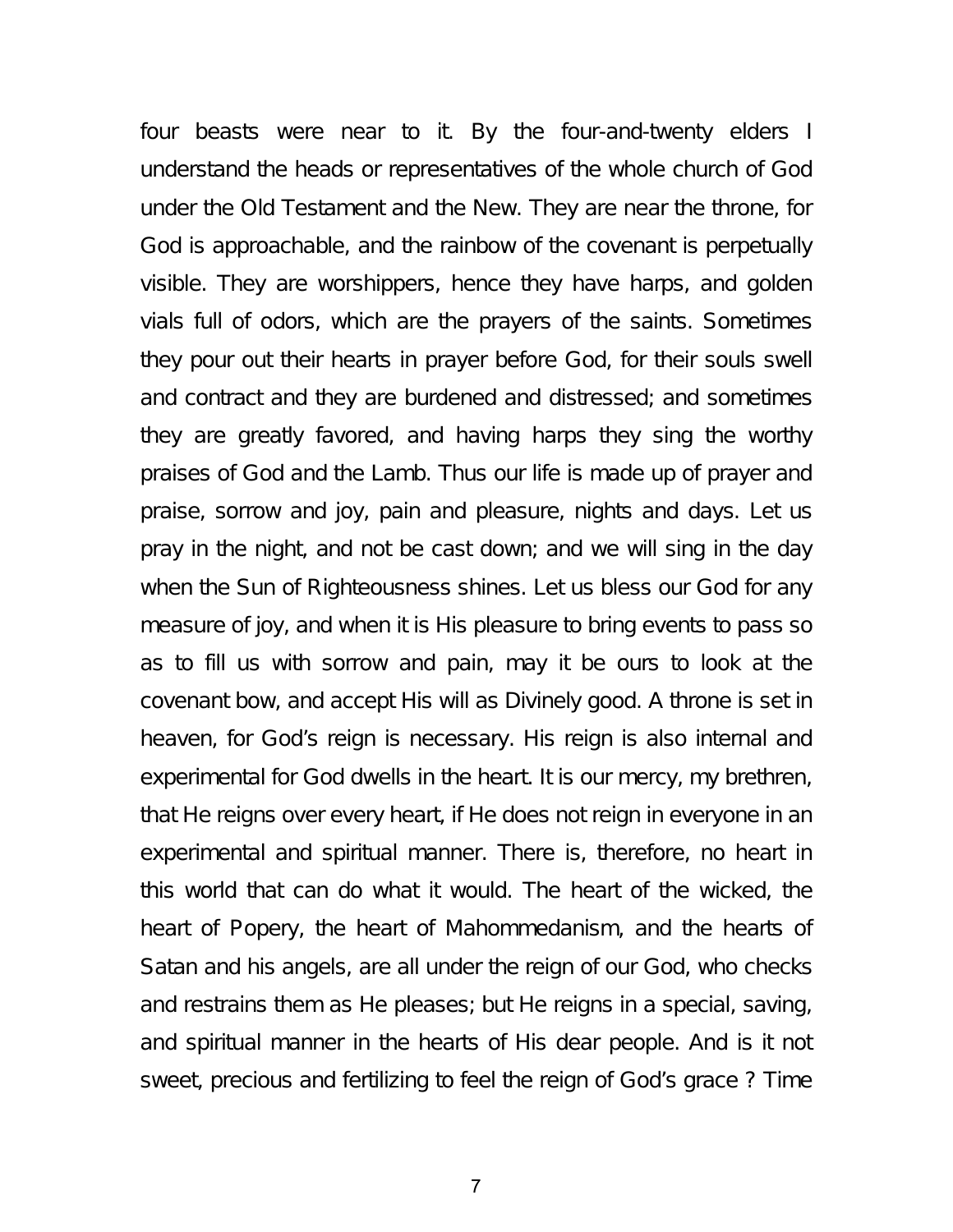then glides away very agreeably, and the troubles of life are not then magnified, but they are minified, and become less and less, and we become patient and sing—

#### "I can do all things, or can bear All sufferings, if my Lord be there."

Do not talk about a religion that has little or nothing to do with the heart; do not talk about grace that does not reign in the soul, subduing sin, and that does not sometimes produce a holy state of things within. We are not quite strangers to heaven, nor to the joys of that celestial world. A drop of honey reaches us now and then, or a drop of holy unction falls occasionally upon one's heart. Then all is composed and tranquil, for all becomes calm and serene when God by His grace is felt to reign over all that we are the subjects of. The internal reign of God is necessary.

Notice in the next place, that God's reign is universal. "His dominion ruleth over all." I do not trouble myself now concerning the stars and heavenly bodies as to whether they are worlds or not. I do not know what they are; in the Bible they are called stars, and in one or two places we read of Him that made the worlds: "By whom also He made the worlds." Well, whether they be worlds or not, they are ruled by God, all being His creatures. And if, as we are told, there are thousands upon thousands of them, then with all my heart, I believe they all belong to God: "He bringeth out their host by number; He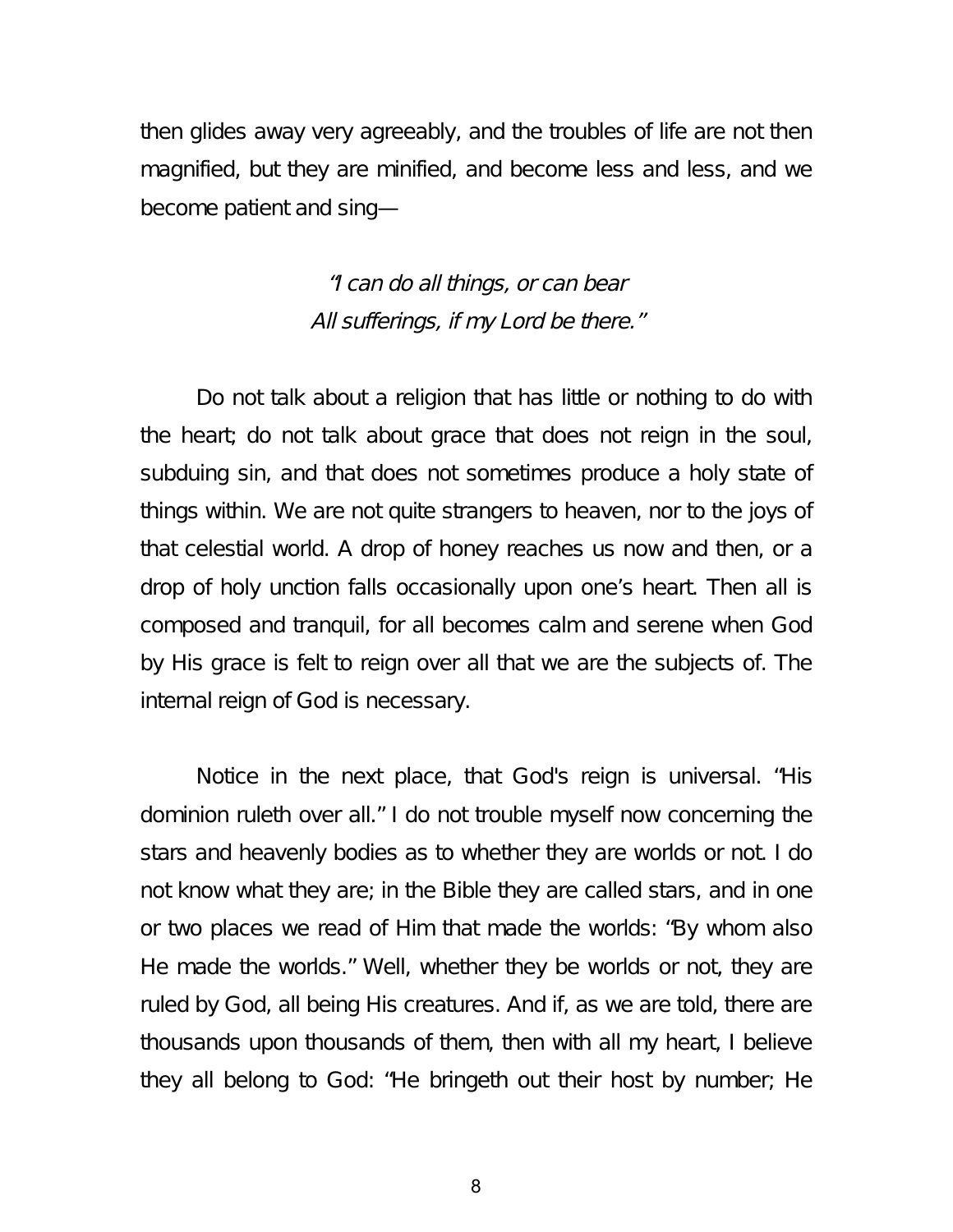calleth them all by their names by the greatness of His might, for that He is strong in power; not one faileth." And the reign of God in distant worlds, is as necessary there as here. But we have now to do more especially with three worlds, with earth, hell and heaven. There is a world worse than this, which is hell, and we trust we have been saved for ever from that. There is a better world than this, even heaven, a place prepared for saints, the residence of our dear Lord, and the inheritance of the saints, and we have to do with that world and also with God the King thereof.

We have, however, to do at present with this world, and very much to do with it too. It is not all bad here, and it is not all good. There is here a large measure of that which is evil and hellish; but there is also, thank God, a measure of that which is heavenly. Sin rages here, and grace prevails here and there. It is a middle world between the other two, managed and controlled by God. It is connected with heaven by Jacob's antitypical ladder; and it is connected with hell also, alas! By a broken law and sin. If we are saved, our faces have been turned towards Zion, and we are going to that blessed place. But our Lord reigns over all the nations of the world, which mystery I cannot explain. What darkness, superstition, cruelty, and diabolical evil prevail in many of the nations of the earth! But we will leave this mystery for the present where it is. There is a throne, and One sits upon it; and all the nations of the earth are beneath His eye, and under His dominion. God reigns over worlds and nations, over cities and over villages; and I have known and still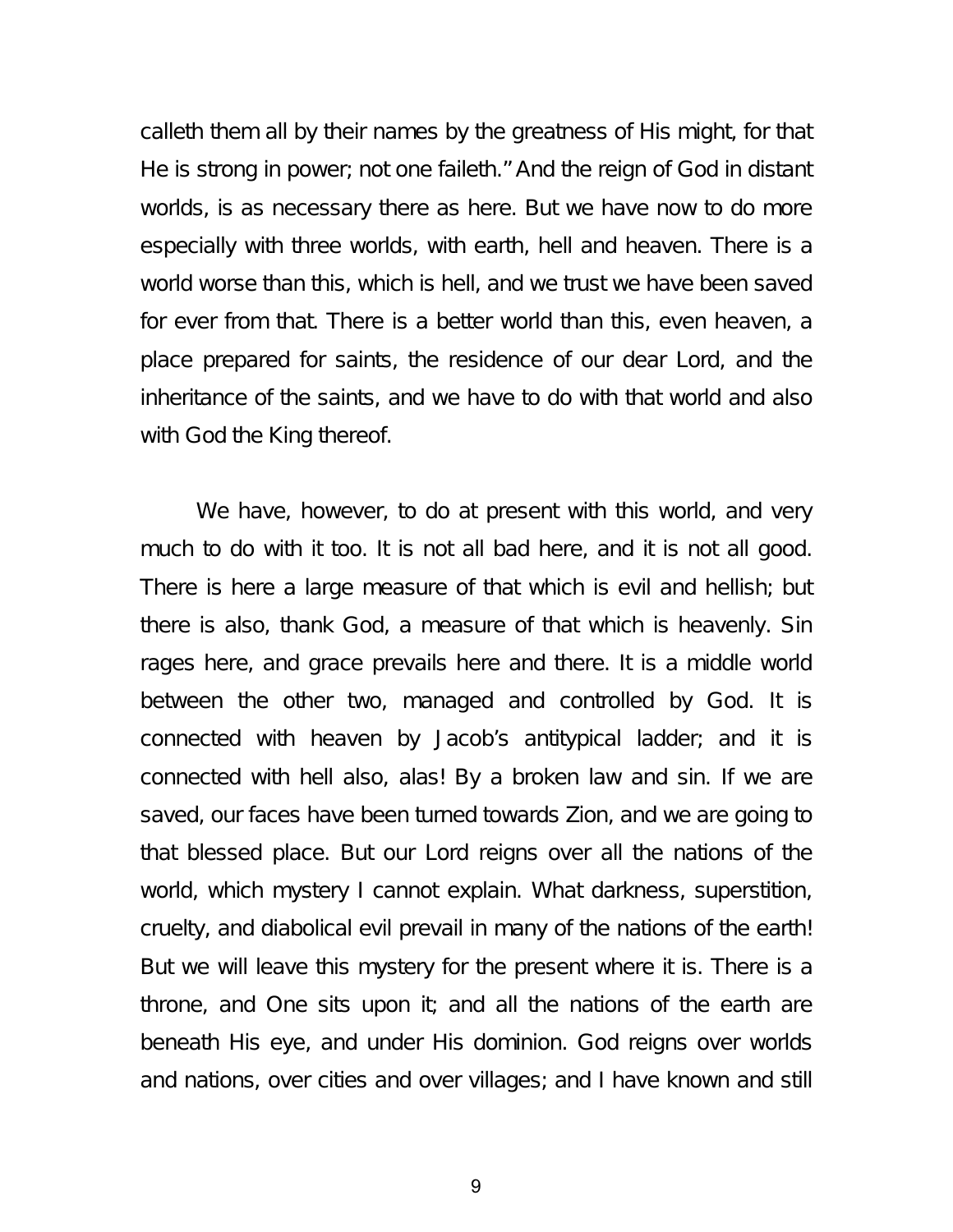know some villages in our favored land which have been graciously blessed for years. You may go into some provincial towns and not find the gospel of God's free grace, but there are villages here, in which stand sanctuaries, and where the pure gospel of the grace of God is sweetly preached. But,

### "All shall come, and last, and end, As shall please onr heavenly Friend."

Well, His throne is approachable, and His reign is universal.

God's reign is gracious and everlasting. His throne will never be empty. Our good Queen has been seated on her throne for fifty years; but it must be left, for earthly monarchs are mortal, notwithstanding their grandeur, majesty, and glory; and the throne of England will be empty some day, so far as its present occupant is concerned. "And what are your feelings about it?" Why, God save the Queen! I can and do go as far as that, for I am loyal. Well, though the throne of England be empty, yet your royal Father will never die, nor be unseated, nor vacate His high seat of Divine and heavenly honor. "His dominion ruleth over all," and His kingdom shall stand for ever and ever. The purposes and decrees of God are both barriers and outlets. They are barriers, for He says concerning every enemy and every hostile power, Thus far mayest thou come, and no further ; and here shall thy rage and power be stayed. Popery would rule the country, and the world, if it might and could; but there is a point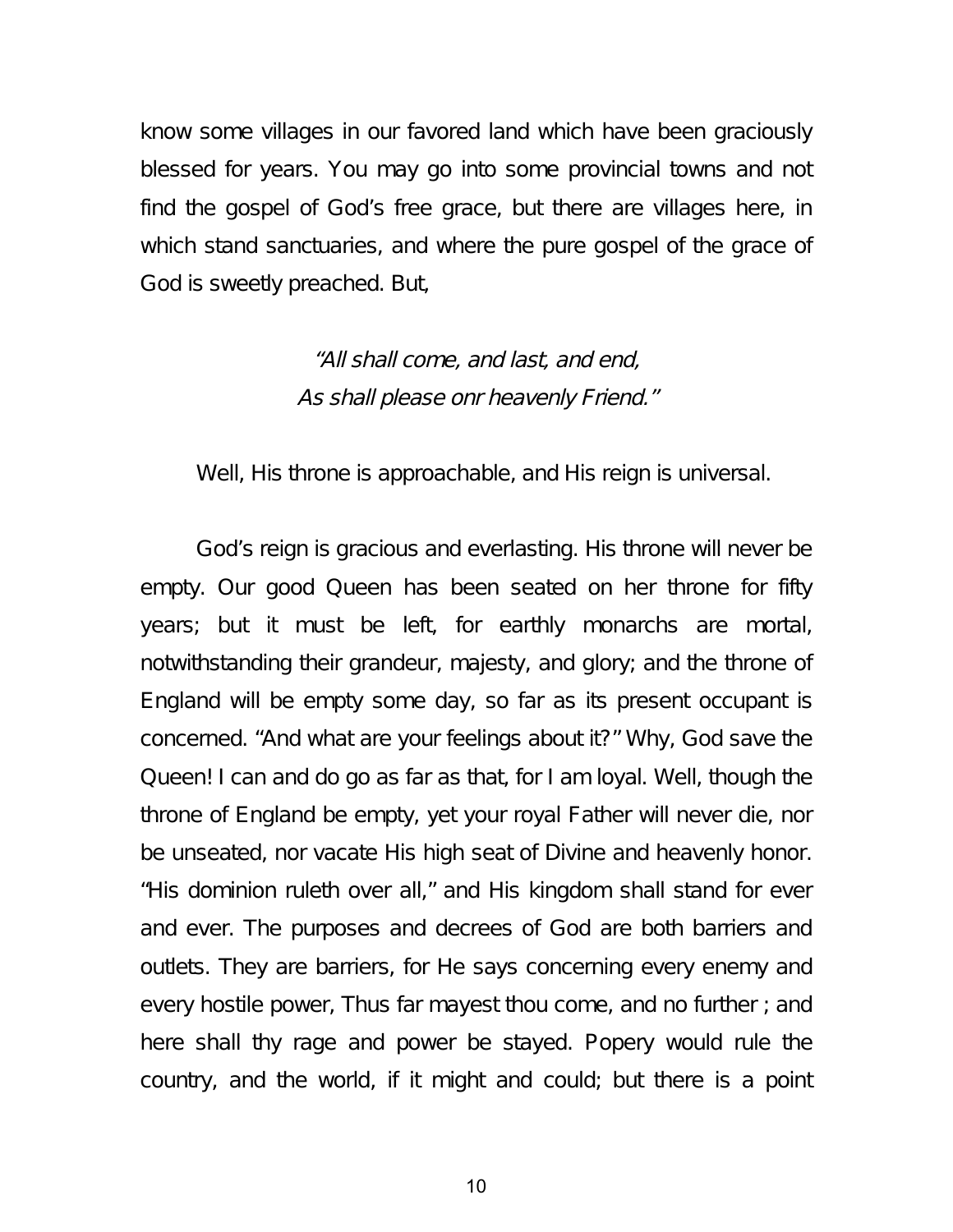beyond which its power cannot go. Whatever Mahommedanism may now be, there was a time, many centuries ago, when the false prophet would have prevailed over all the nations of the earth, if he might and could; but there was a point beyond which he could not go. And there are persons and systems in existence now which would swamp, drown and annihilate the great principles of Divine and eternal truth if they could; but there is a point beyond which they cannot go. Reading recently a paper concerning the Jubilee, the writer rejoiced in a good many things, regarding the fact that many great and important changes had taken place during the last fifty years ; and one thing in which he rejoiced was the removal of Calvinism from the Church of England, and in a great measure from the professing church altogether. He was so strangely out of order (not to use a harsher word,) that he said, that by the departure of Calvinism, life has been made sweeter, and the sting of death has been taken away. Only think, that the removal of Calvinism destroys the sting of death! That spirit, my friend, would cover the world, and drown the professing church if it might and could; but the God of truth is on His throne, and nothing can go beyond the barriers of which I am speaking. But if Divine decrees are barriers on the one hand, they are outlets on the other. The waves of opposition dash against the decrees of God, but they go no further. Through these decrees on the other hand, there flows the river of peace and grace, and truth and love, the streams whereof make glad the city of God. I do not wonder at John being in an ecstasy when he saw this. "And I was in the spirit, and heard a voice saying, Come hither, and I will show thee things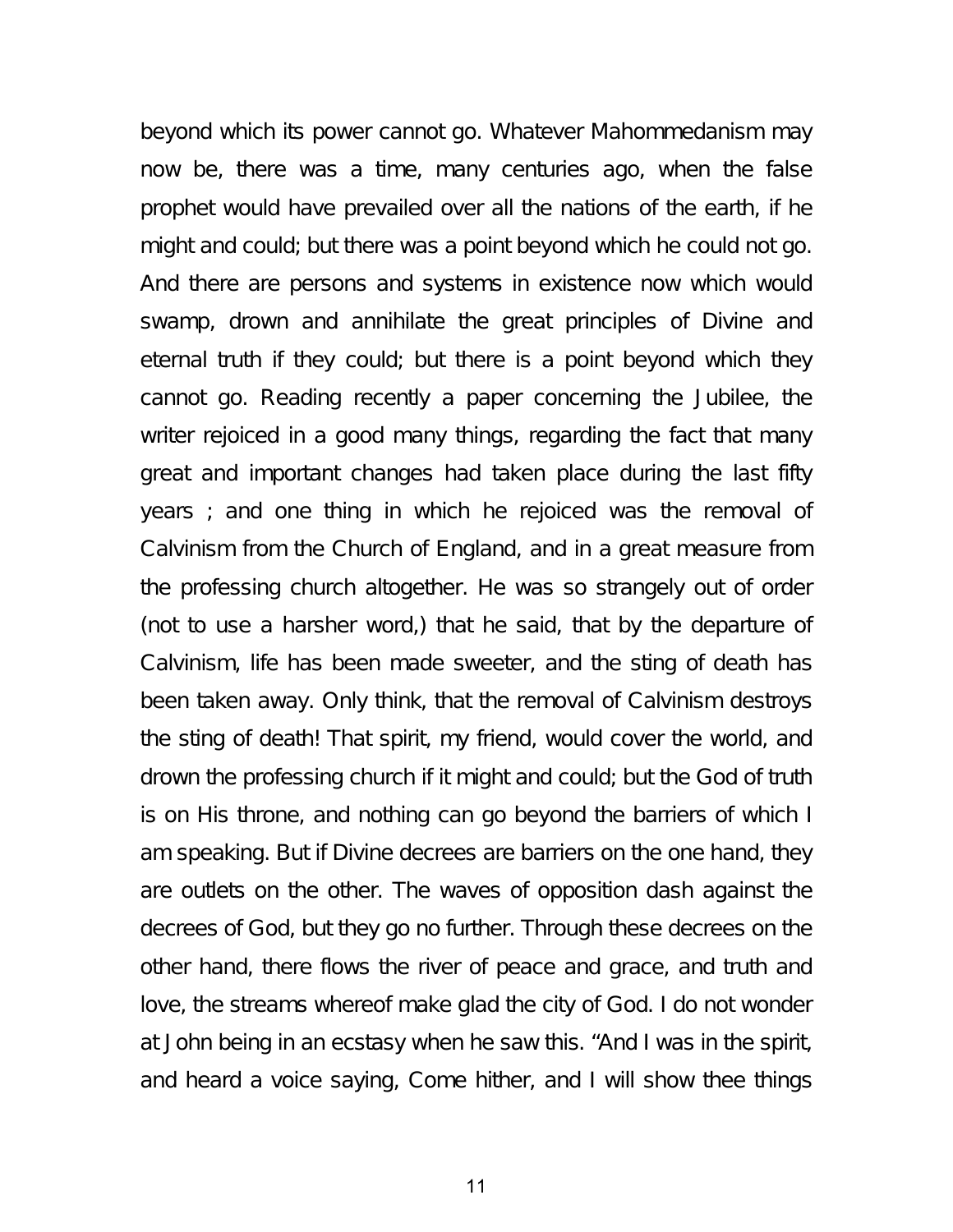which must be done hereafter." That is all I will say on this point. I am afraid I have taken too much time on this branch of our subject this morning.

In the second place, a word on the bow. "And there was a rainbow round about the throne." Not a military bow, not a weapon of war, not a bow with an arrow in it, and arrows did not appear lying upon the throne of Him that sat in the midst of the bow; but a rainbow, a sign of peace, a symbol of reconciliation, the covenant of grace was round about the throne. God said to Noah, "Behold, I do set My bow in the cloud." It is God's bow. The natural rainbow is His, and the mystical or spiritual rainbow of the covenant is also His. Just as the creature has not, and never had, the slightest hand in producing the natural rainbow, so neither has the creature the slightest hand in producing, arranging, or securing to himself the blessings of the covenant of grace. The natural rainbow is God's creature, both beautiful and grand, and it indicates the greater grandeur of its Creator. Well, as that is God's own work, and no hands but His made it, so this is God's eternal covenant with His well beloved Son, concerning the thousands and thousands that shall for ever be before His throne. Not to go into the matter naturally, how is this rainbow formed? We know that the natural rainbow is composed of various colors marvelously blended, and united very beautifully to one another. You cannot tell where one color ends and another begins. Each color, however, is visible, and the whole seven are essential to the perfection of the bow. How is the bow of the covenant formed?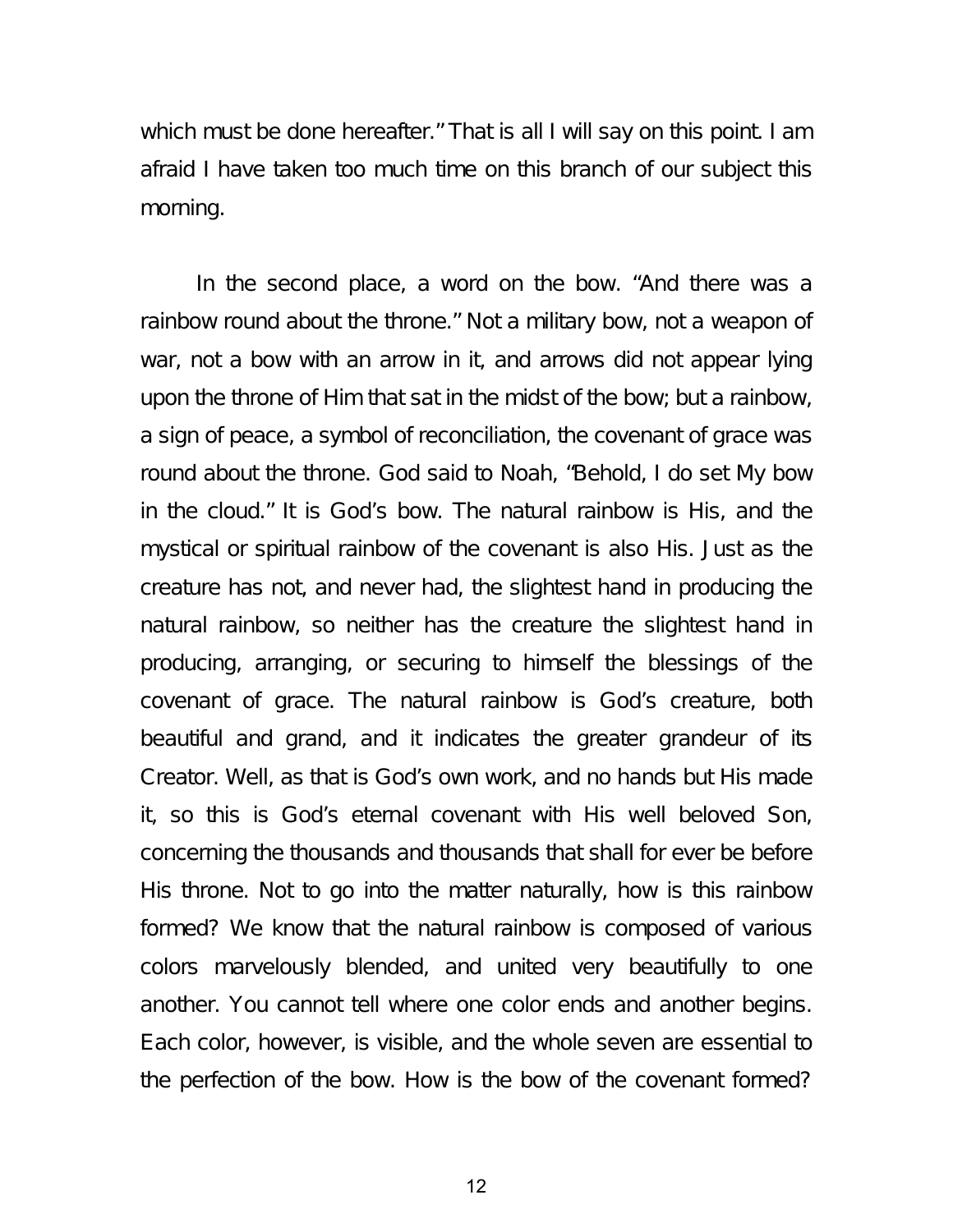With all the promises of God, and His great oath running through them all. All the blessings of the covenant, and the grace of all blended in a Divinely beautiful and glorious manner, with all the attributes of God, omnipotence, love, wisdom, grace, mercy, peace, truth, and eternity. All the perfections of God are blended wonderfully and gloriously in the covenant of His grace, by virtue of what our great Head is and has done. As there can be no natural rainbow without the sun and rain, or a watery cloud; so neither can there be any spiritual rainbow without the presence and the glory of the great Sun of Righteousness in heaven. Our dear Lord has done His work, and what work was that? The deluge in Noah's time drowned the world, and the deluge of divine wrath fell on Christ, and He bore it all, and now God says, sitting on the throne, "For this is as the waters of Noah unto Me; for as I have sworn that the waters of Noah should no more go over the earth, so have I sworn that I would not be wroth with Thee nor rebuke Thee. For the mountains shall depart, and the hills be removed; but My kindness shall not depart from Thee, neither shall the covenant of My peace be removed, saith the Lord that hath mercy on Thee." Hence, there is the bow : the deluge having fallen upon Jesus, and passed away for ever, God sitting on the throne says, Now I do set my bow here, Christ the glorious Sun is risen, the once suffering Son of God is ascended to heaven there to, shine for ever. And this forms the bow of the everlasting covenant, by which God resolves to do you good for ever. There was a rainbow round about the throne: this bow can never be broken.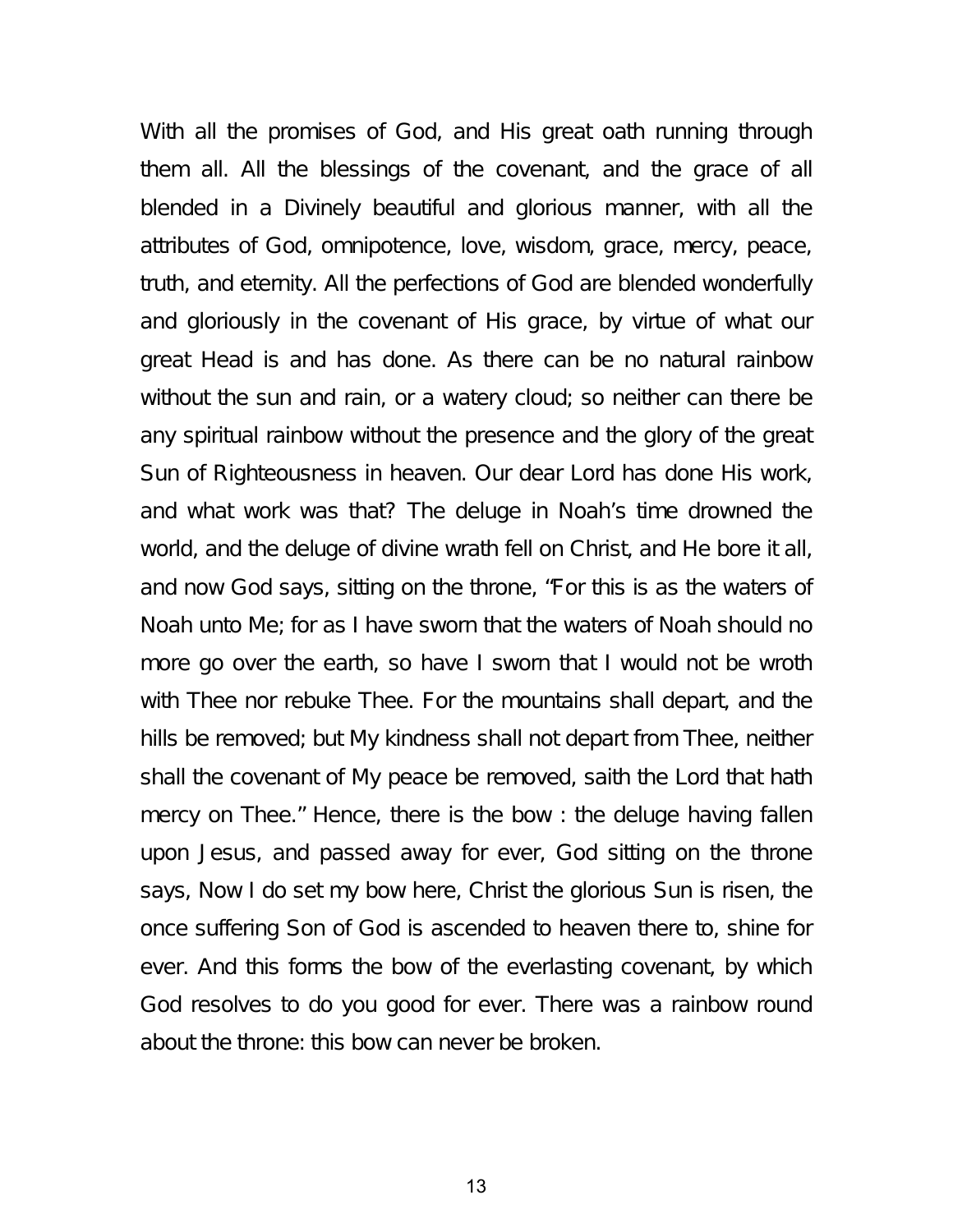I like the idea of Dr. Goodwin, for I am a lover of Puritans, notwithstanding all that is said against Calvinism. Goodwin, Owen, and such great and good men I dearly love. Dr. Goodwin says, "You are not to suppose that the bow appeared like a half-moon or semicircle, like the ordinary rainbow, but that it surrounded and encircled the throne, for it was round about it, in sight unto an emerald." Why, that is such a rainbow as never was seen before! It is so, and the covenant of grace is unique; indeed, there is nothing like it, the rainbow of the covenant round about the throne. Will there ever be a storm there? No, God has sworn that he will not be wroth with us, nor rebuke us. No, the rainbow will never be removed, a breakage will never occur in it, and an opening will never happen; it is fixed round about the throne, and the covenant of grace will stand for ever.

Thirdly, its position round about the throne. Visible, fixed in its position, and never varying. "My covenant will I not break, nor alter the thing that is gone out of My mouth." It was visible to all alike. The natural rainbow is so ; it is not formed for private individuals, or to be seen privately merely, it is for the world to look at, and millions may and can see it, when it appears in the heavens ; and all the church of God are favored with a sight of this bow. Brother and sister, when you go to the throne to pray, look at the bow, it is always there, it is your privilege that God is a covenant God to you. Do not forget the bow, it is roundabout the throne, visible to all. Round about, so that in whatever way God comes to you, He comes as your covenant God, whatever He sends to you comes through the covenant bow and is a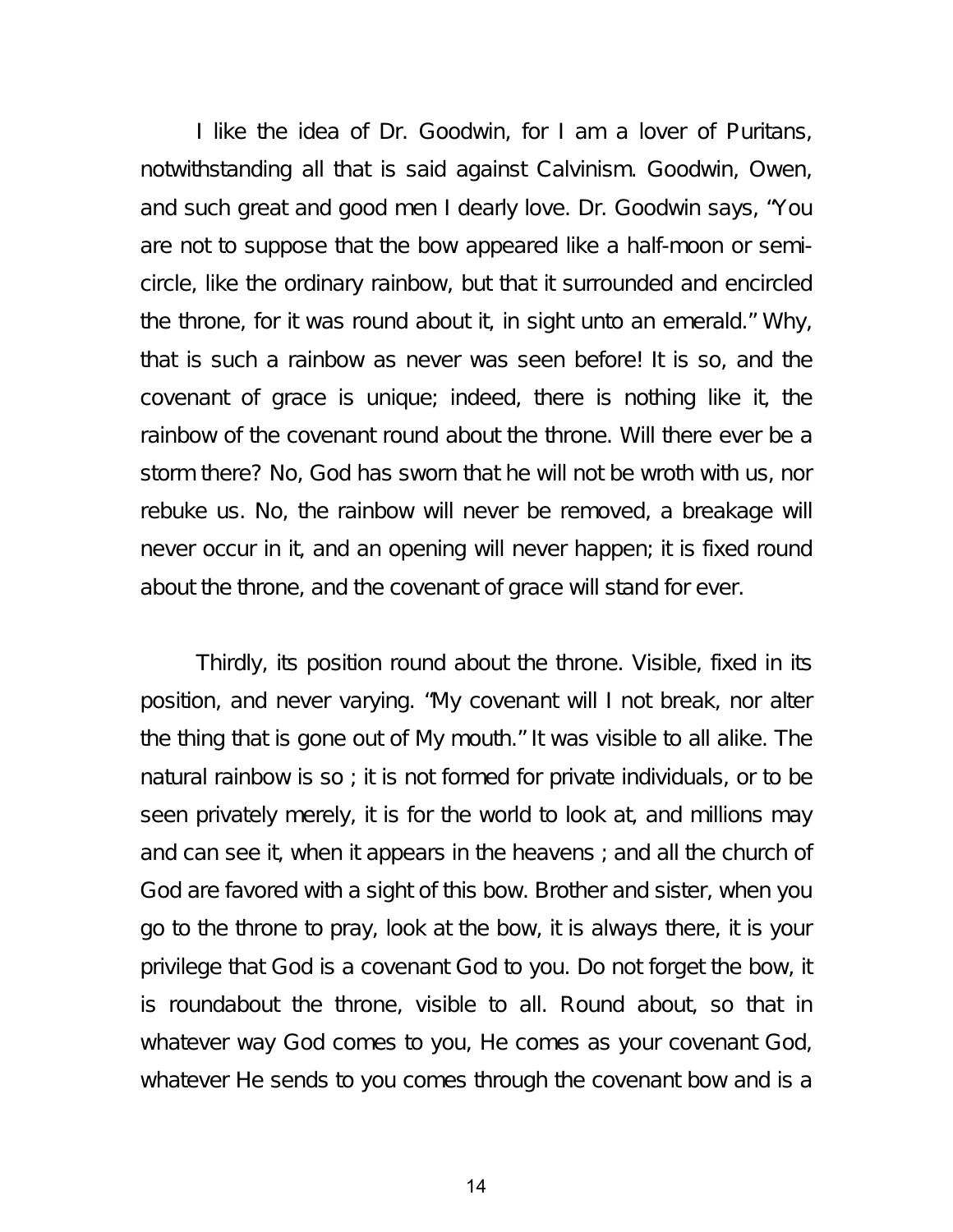covenant gift, whether it be divine chastisement, divine direction, or a measure of divine honey. And if you go to God in prayer you are heard, because you are loved with covenant love, and your prayers ascend to heaven and are answered in accordance with the covenant arrangements and promises of God. Round about. On the right hand the bow appears, on the left it is seen, before and behind it is the same; and as to past, present, and future, the bow or covenant of grace surrounds all.

The appearance of the bow. "In sight like unto an emerald." Green is the prevailing color of the natural rainbow, and the emerald is a green precious stone. How shall we spiritualize this? I do not care much for spiritualizing; God's covenant is always fresh, always new, always agreeable to the eye. Perhaps it appeared like an emerald to indicate the fact that as green is probably the color which is most suited and agreeable to the human eye, so the covenant of grace is said to be like an emerald, because it is always agreeable, attractive, and acceptable to the true believer. What grandeur and what grace are here! What majesty appears in the ordinary bow, and what majesty and grandeur shine in God's covenant bow! What grace as well as grandeur is there, even about the throne! "I will not be wroth thee," come and "call upon Me in the day of trouble." But I have contracted guilt. "I will not be wroth with thee." I am suffering from the fact that I have fallen into trouble. "I will not be wroth with thee." Come and tell Me all, for I wait to be gracious. "Him that cometh I will in no wise cast out." So that we have the coming of the trembling,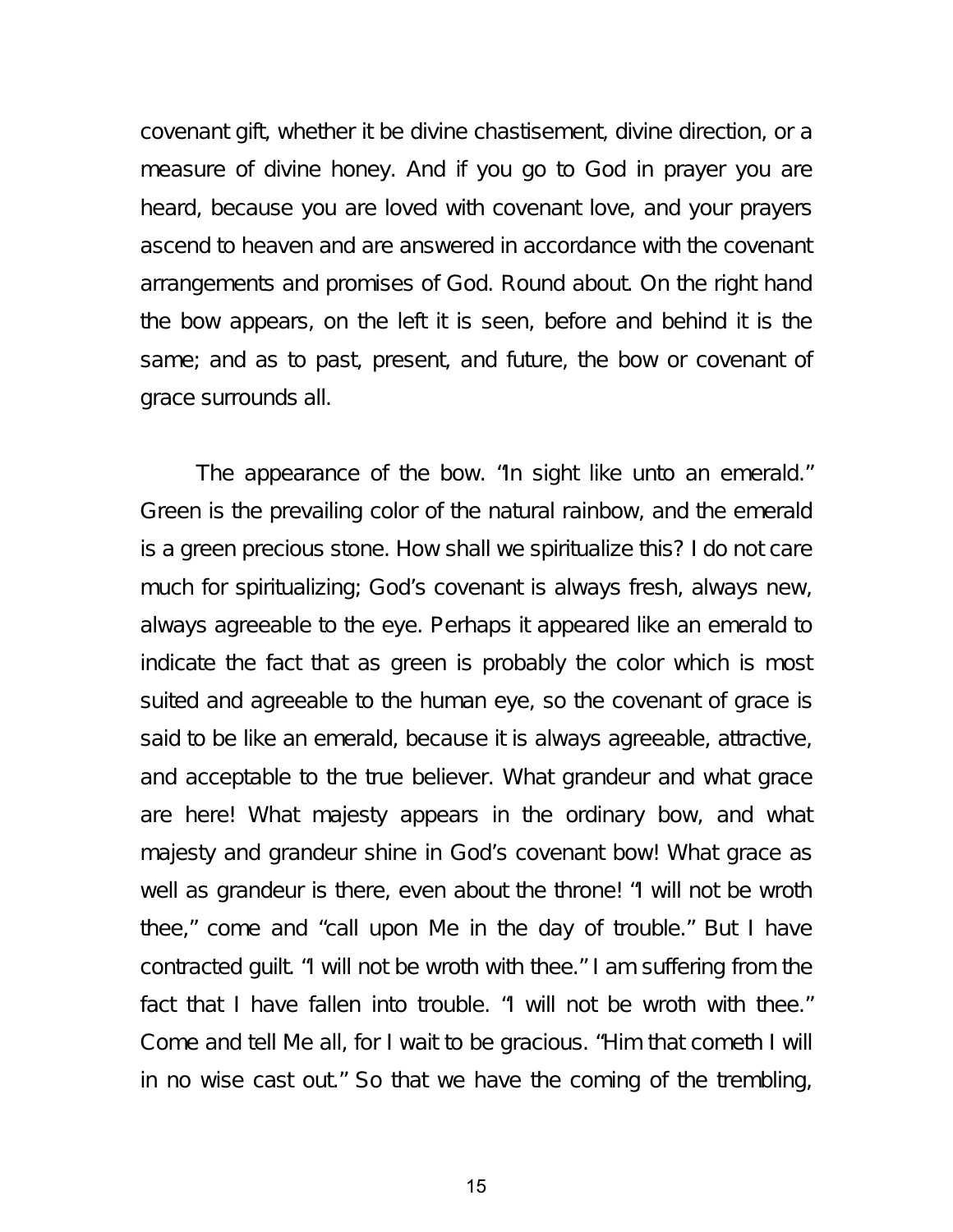burdened, broken-hearted sinner, and God inviting him near. And notwithstanding the fears of that sinner God says, "I am not angry, fury is not in Me: I look at the bow, the promise I have given, and the covenant I have formed with My dear Son on your behalf. Come, therefore, and open your mouth wide, and I will fill it."

As for the remarks, I think I must leave them, except that I will just say that clouds and darkness are round about Him. Do you say I had forgotten that text? No, I have not. "Behold, I do set my bow in the cloud, and I will look upon it; "therefore, if clouds and darkness are round about Him, the bow of the covenant is there also, and may be seen in the cloud by a living and strong faith. Another thought strikes me. Great troubles were to follow, and did follow, as we read in this book; but all that followed was preceded by this marvelous arrangement for the comfort of John and of the church. There is the throne, and our God upon it and the rainbow of the covenant is round about it. There are the elders, and the four beasts before the throne, in peace and safety with God; so that all that subsequently happened was ordered, arranged, connected together, or permitted by the covenant love and wisdom of our gracious covenant God. And as Kent sings:

> "Here, when thy fears begin to rise, And hope in disappointment dies; This cov'nant bow thy fears shall quell, 'Twas made for thee in all things well.'\*